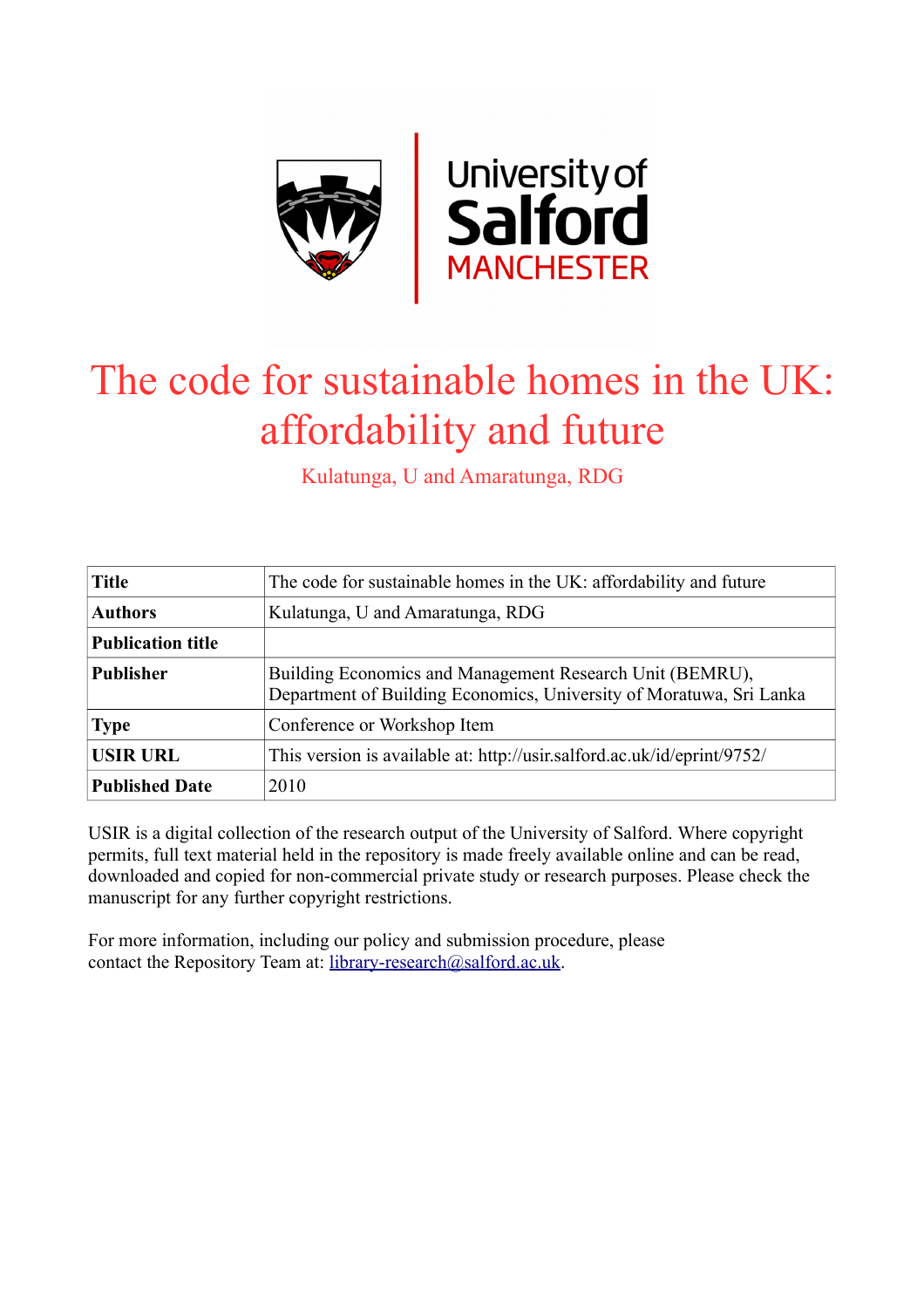# **The Code for Sustainable Homes in the UK: Affordability and Future**

# Udayangani Kulatunga[\\*](#page-1-0)

School of the Built Environment, University of Salford, Salford, M5 4WT, UK

## Dilanthi Amaratunga

School of the Built Environment, University of Salford, Salford, M5 4WT, UK

#### *ABSTRACT*

*UK agreed to reduce 80% of emissions by year 2050. Government therefore expects to ensure sustainable homes with emissions are available to all householders in the UK. Accordingly, new legislations are enforced to ensure that all new homes are adhered to Code for Sustainable Homes (CSH). CSH is a national standard rating system to guide the industry in having sustainable design and construction. Despite the obvious benefits such as lowered emissions and energy efficiencies, CSH indicates problems of affordability especially during current economic downturn.* 

*The paper examines the UK code for sustainable homes and evaluates benefits and challenges it has. The paper also investigates whether the sustainable homes concept along with the green construction could be affected by the economic downturn in the UK. A comprehensive literature review based on recent government reports, journal articles and books is carried out to fulfil the aim of this paper. The research findings witness the up-front cost of integral green features that needs to be used as part of the CSH hence both consumers' and construction clients' incapability to bear the high costs. To improve supply side, the UK government provides "green loans" and other incentive for developers and consumers. With the improvements in the demand market, CSH would lead to create more "green jobs" in the supply chain. Further, the sustainable home development will play an important role to bring prosperity in construction industry and the overall economy.*

*Keywords: Climate change, Code for Sustainable Homes, Construction Industry, Recession,* 

## **1.INTRODUCTION**

The emission of green house gases results in global warming is evident by the increased air and ocean temperatures, melting down of snow and ice, and rising sea level. The world leaders agreed on a global deal in Copenhagen to tackle climate change and to reverse global warming (Watts, 2009). The World Wildlife Fund (2006) added that carbon dioxide (CO2) emissions have not decreased in United Kingdom (UK) since 1990. Two-third of these emissions is produced from homes, non-residential building and construction industry.

There are approximately 25 million homes in the UK which account for 27% of total emission (Committee of Climate Change, 2009). The UK health secretary has recently warned that the climate change causes the communities to encounter with associated costs to health such as heart and breathing problems. Consequently, UK government has agreed with Committee of Climate Change (2009) on the Carbon Budgets plan to reduce homes emission by 35% on today's level by 2022 and determine to have 80% cut in greenhouse gases by 2050 in return for better environmental and human health (Higginson, 2009).

<span id="page-1-0"></span> <sup>\*</sup> Corresponding author: E-mail[-u.kulatunga@salford.ac.uk,](mailto:u.kulatunga@salford.ac.uk) Tel- +44 (0)161 295 6943, Fax- +44 (0)161 295 5011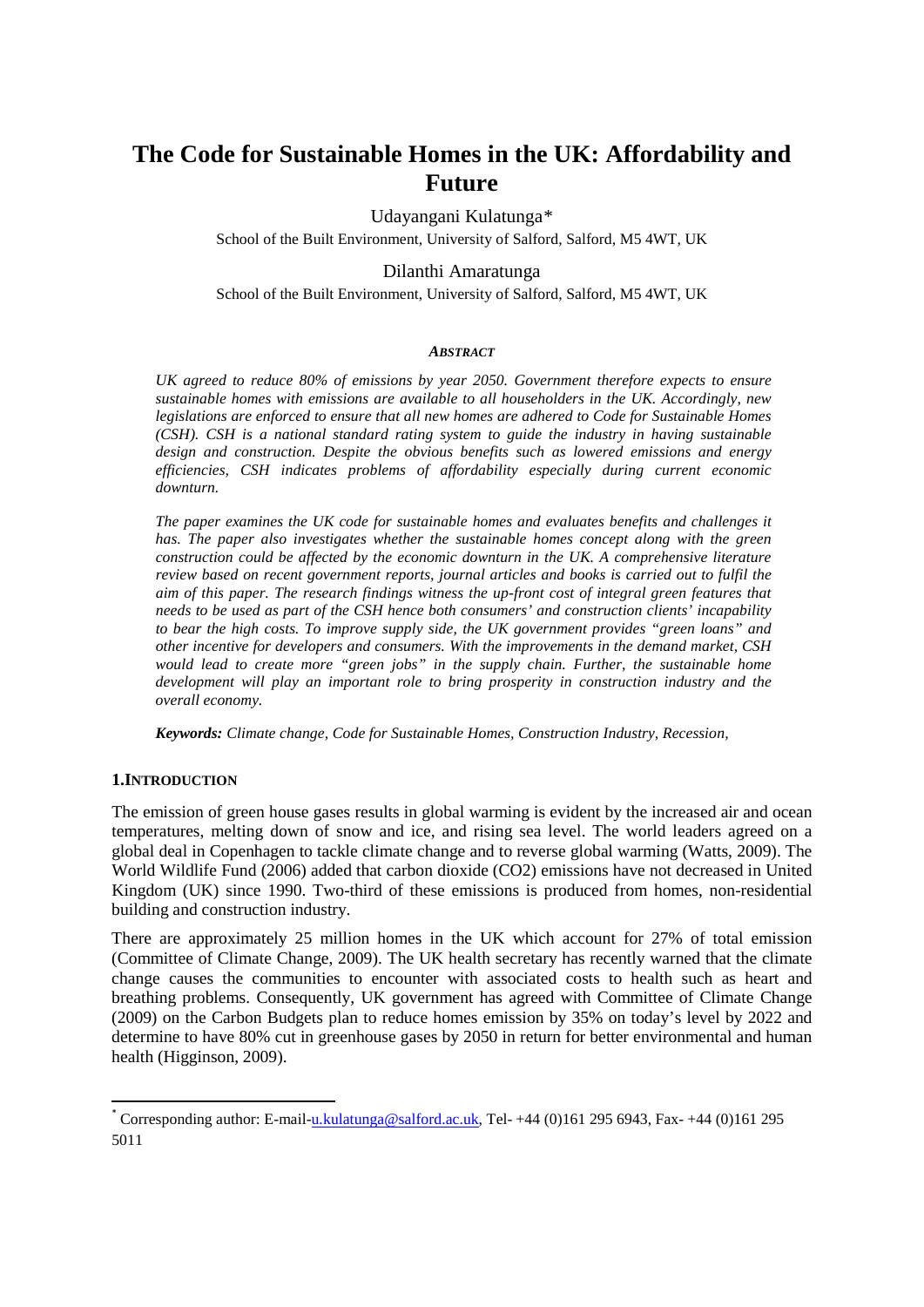The new legislation enforced in April 2008 that, all new homes construction must comply with the standards established by Building Research Establishment Assessment Method (BREEAM) who corporate with Communities and Local Government to provide guidance in adopting Code for Sustainable Homes. The Code for Sustainable Homes is a national standard rating system to guide the industry in having sustainable design and construction. By year 2016, it is mandatory that all homes build to zero carbon (BREEAM, 2009).

#### **2.RESEARCH METHOD**

The paper aims to evaluate the Code for Sustainable Homes, its benefits and challenges based on secondary data collection. The UK government reports, journal articles and books are reviewed to fulfil the aim of the paper. Accordingly, the paper is structured as follows. Component parts of the Code for Sustainable Homes are presented along with examples of green technologies used for sustainable homes. This is followed by the UK governments' incentives that are offered to promote sustainable homes. Benefits and challenges associated with the sustainable homes are evaluated next. Finally, discussions are carried out to ascertain whether sustainable homes can withstand the UK economic downturn.

## **3.SUSTAINABLE HOMES: WHAT IS IT?**

To the forefront, when the target to make all social housing decent by 2010 was first set, a decent home has been defined to be wind and weather tight, warm and has modern facilities (Wilson, 2003). The BREEAM (2009) has established the Code of Sustainable Homes which is an assessment for the design and construction process of new homes in complying with the required standards for energy efficiency and sustainability to ensure for a reasonable degree of thermal comfort. Most importantly, it encourages the households to live in a sustainable lifestyle such as creates less waste, reduction in water and electricity usage in result for a lower running cost. Therefore, the home builders must take into account of the Code rating system which sets the standards for sustainable design principles: energy efficiency, water efficiency, surface water runoff, site waste and household waste, use of materials, pollution, health and well-being, and management and Ecology (Communities and Local Government, 2006).

The levels of Code is ranging from one to six in which all new housing must be built with a minimum of Code level 3 starting from 1<sup>st</sup> of May 2008. The housing has been divided into two categories as public affordable housing and private housing. For public affordable housing, it has been mandatory to achieve Code level 3 since 2007. From year 2010, all affordable homes must be built with Code level 4. From 2013 onwards, it has to achieve Code level 6. With regard to private housing, it has to achieve Code level 3 starting from 2011 and it will be updated to Code level 4 in year 2013 and Code level 6 from years 2016 onwards (Maunsell, 2007).

The Code levels act as a sustainable rating system indicated by 'stars' to communicate the overall sustainability performance of a home. A home can achieve a rating from one to six stars depending on the extent to which it has achieved code standards (one star is the entry level and six stars is the highest level). The stars are calculated on a 'points out of 100' basis across the nine design principles mentioned above. Among the nine principles, for energy efficiency and water efficiency there are minimum standards at each Code level (Communities and Local Government, 2006). This emphasise the importance of energy and water efficiency towards sustainable homes. For some of the other design principles, there are minimum standards to achieve the entry level and for some there are no minimum standards (refer Table 1). This provides the flexibility for the developer to select the sustainable Code that they are targeting and choose the appropriate green technologies accordingly.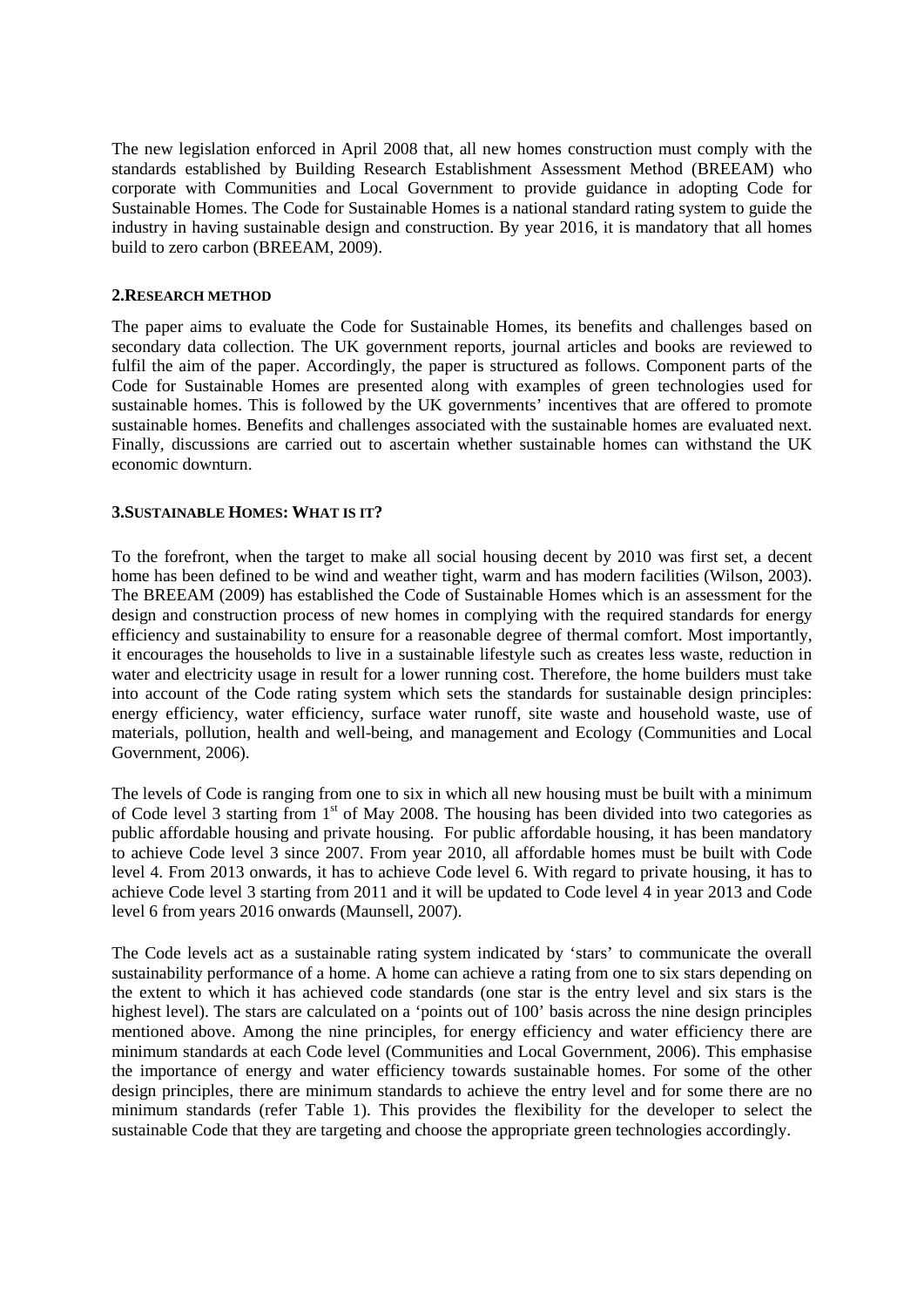| <b>Design Categories</b>                                                                | <b>Flexibility</b>                                      |
|-----------------------------------------------------------------------------------------|---------------------------------------------------------|
| <b>Energy</b><br>Water                                                                  | Minimum standards at each level of the Code from 1 to 6 |
| <b>Materials</b><br>Surface water run-off<br>Waste                                      | Minimum standard at Code entry level (Code 1)           |
| <b>Pollution</b><br><b>Health and well-being</b><br><b>Management</b><br><b>Ecology</b> | No minimum standards                                    |

Table 1: Minimum standards of the Code for Sustainable Homes

Points are awarded for meeting or exceeding a combination of principles. Thus, it allows the developers to choose which and how many standards that must be achieved at every level of the Code. Due to the new legislation stating the housing must compliance with a minimum of Code level 3, ratings has to be run from the minimum of 3 Stars, where a house is 25 per cent more efficient. Besides, Code level 6 is a completely zero carbon home which require highest overall point to gain the ratings (refer Table 2). Designers are required to achieve increasingly stringent criteria to reach each level of the Code's requirements.

Table 2: Summary of points and requirements for each of the six star ratings

| Summary of points required for each of the six star ratings, incorporating the design categories'<br>flexibility allowance                                                                               |                                                              |                             |                                                       |                                   |                                       |                                              |
|----------------------------------------------------------------------------------------------------------------------------------------------------------------------------------------------------------|--------------------------------------------------------------|-----------------------------|-------------------------------------------------------|-----------------------------------|---------------------------------------|----------------------------------------------|
|                                                                                                                                                                                                          | Design category 1<br><b>ENERGY/CO2</b>                       |                             |                                                       | Design category 2<br><b>WATER</b> | <b>Design</b><br>categories<br>3 to 9 | Equivalent<br><b>BRE</b> Eco-<br>home rating |
|                                                                                                                                                                                                          | Energy<br>standard (%<br>improvement<br>over Part L<br>2006) | Energy<br>points<br>awarded | Water<br>standard<br>(litre per<br>person per<br>day) | Water points<br>awarded           | Other points<br>required              |                                              |
| Level 3<br>***<br>57 points                                                                                                                                                                              | 25%                                                          | 5.8                         | 105                                                   | 4.5                               | 46.7                                  | Very good                                    |
| Example: Level 3 shows that 57 points required to meet compliance:<br>i.e. 5.8 points awarded for category 1<br>4.5 points awarded for category 2<br>46.7 points warded for other categories from 3 to 9 |                                                              |                             |                                                       |                                   |                                       |                                              |
| Level 4<br>****<br><b>68points</b>                                                                                                                                                                       | 44%                                                          | 9.4                         | 105                                                   | 4.5                               | 54.1                                  | Excellent                                    |
| Level 5<br>*****<br>84 points                                                                                                                                                                            | 100%                                                         | 16.4                        | 80                                                    | 7.5                               | 60.1                                  | N/A                                          |
| Level 6<br>******<br>90 points                                                                                                                                                                           | <b>ZERO</b><br><b>CARBON</b>                                 | 17.6                        | 80                                                    | 7.5                               | 64.9                                  | N/A                                          |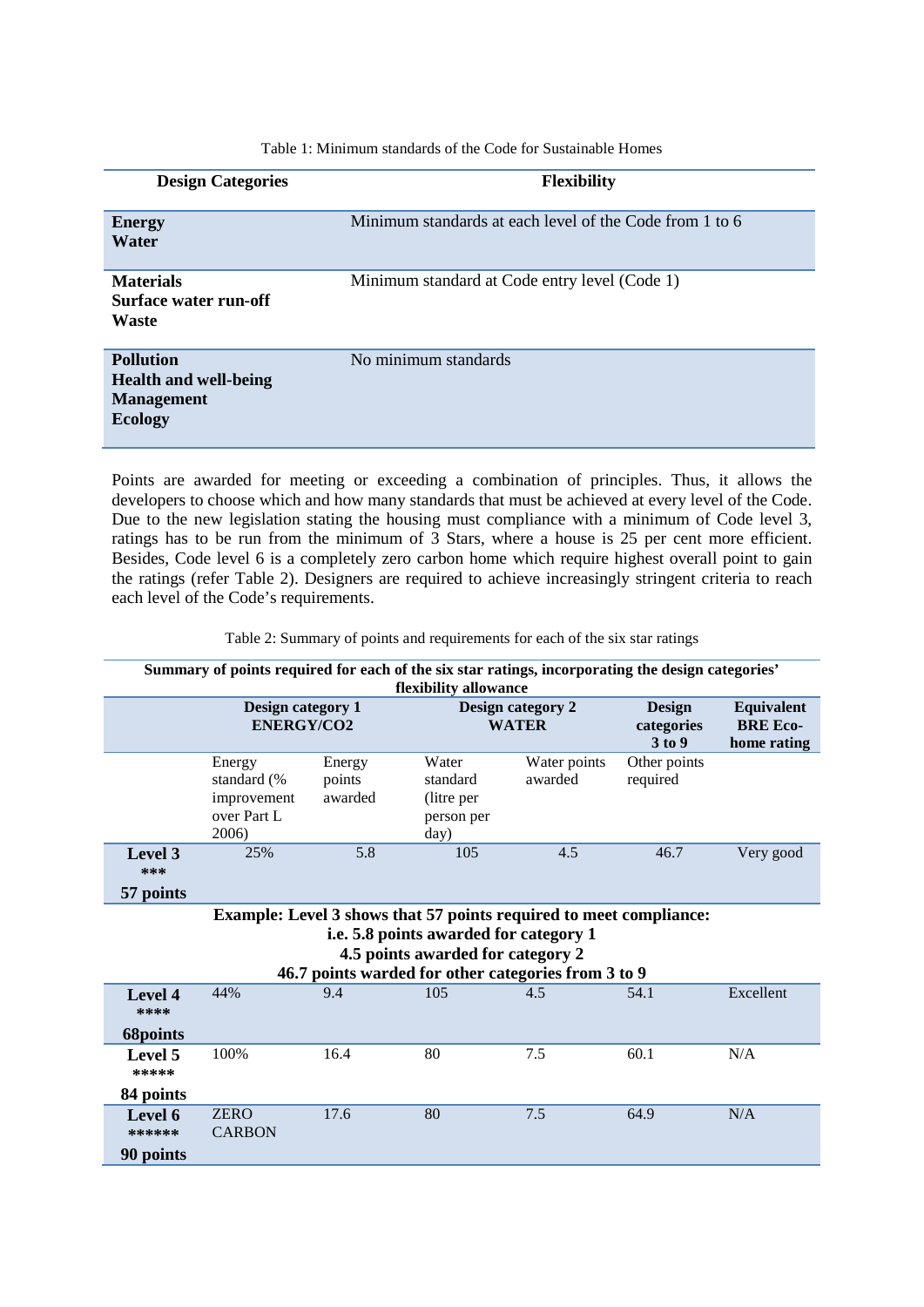#### **4.THE GREEN DESIGNS**

This section detail out the difference of green designs criteria integrated among the Code level 3, 4 and 6 where attention will be focused on one of the nine principles: energy efficiency as it is the main factor that contributes to the environment pollution. The comparison will be carried out based on a scenario where detached house is used.

Mead (2009) asserts that the building fabric has the biggest cost impact toward the total sustainable development cost in any of the Code level. Commonly, cavity wall will be used as the fabric or the timber panels are alternately used in which the average cost of building fabric is about £15k. When the building fabric been put into the discussion, the BREEAM (2009) is actually concerning the thermal performance of building which indicating the U-values. Whereby, the thermal bridging at the junctions such as wall-floor; wall-roof; jambs; lintels and other significant junctions where heat can easily escape will be accounted to the design stage. Moreover, the insulation of cavity wall is to prevent the diffusion of heat into the wall (Goulding *et al*, 1992). This is important as the inefficiency of the fabric insulation will leads to power loss in result for higher energy consumption. In Code levels 3, 4 and 6, the U-values are less than 0.15, 0.18 and 0.11 respectively (Mead, 2009). This indicates the thermal conductivity is improving and getting more efficiency in these sustainable homes.

The element of window is considers as part of the building fabric plays an important role that affects the thermal transmission. It is mandatory for all Code levels to integrate with triple glazed windows. It is not only giving internal thermal comfort by preventing heat from escaping, but also providing condensation protection which prevents dropping of indoor humidity during winter (Mead, 2009). It is more energy efficient as the usage of heater and humidifier will be significantly lowered down. In terms of air tightness, the rate of leakage in Code level 3 is not exceeding 3m3/hrm2 compare to Code level 4 and 6 of not exceeding 1m3/hrm2 (Mead, 2009). This shows that the flow of air through the gaps of fabric is well controlled in Code level 4 and above which reduced the heat loss during winter (Energy Saving Trust, 2002). However, design for natural air ventilation will be still needed in a home for health reasons.

Housing ranging in all Code levels must install Mechanical Ventilation Heat Recovering (MVHR) system where it conserves energy by recovering heat from extracted air and works in both ways. For example, if the outdoor temperature is higher than inside, MVHR helps to maintain internal comfort level. Furthermore, heating systems such as gas boiler (solar water heating and photovoltaic panels), biomass boiler and heat pump will be installed in each Code level. The only difference will be found in the combination of technologies to achieve different level of energy efficiency (refer table 3). For example, water heating in Code level 3 will be using 210 litre dual coil cylinder with 50mm insulation. However, the system of 160 litre dual coil cylinder with 80mm insulation will be employed from Code level 4 onwards. Hence, higher Code levels will be utilising higher insulation to improve the heat from being loss easily, giving more sustainability to the environment. Besides, in terms of the low energy lighting, Energy Saving Trust (2009) recorded that 75% low-energy lighting and appliance is used in Code level 3 and those are of 100% low-energy will be used in Code level 4 to 6.

Through the studies of the Code levels, it is evident that all Code levels are generally utilising the same green technologies which mentioned above and there is a wide range of solutions in delivering the required target.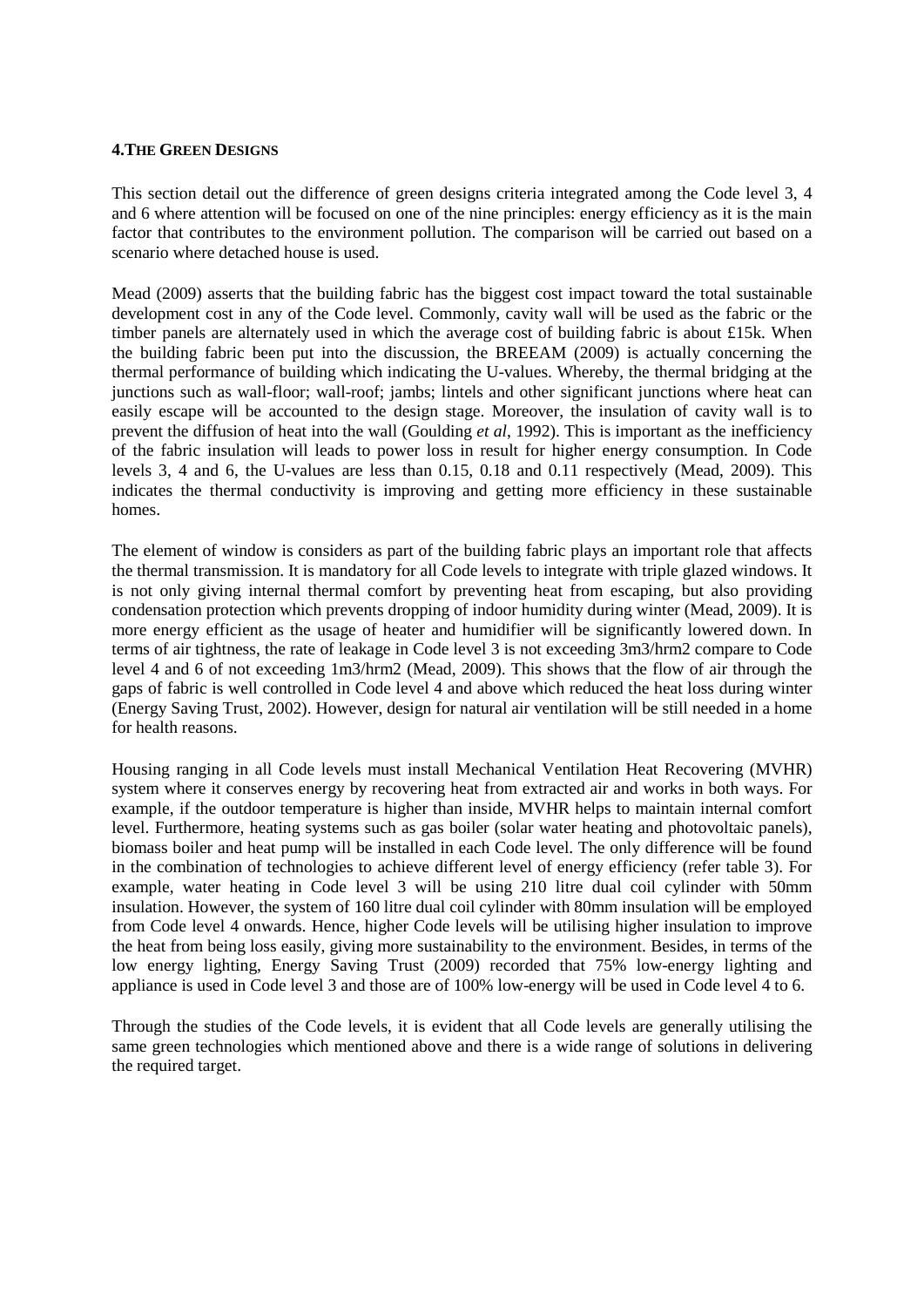| <b>Code Level</b> | <b>Technology Combinations</b>                                               |
|-------------------|------------------------------------------------------------------------------|
| 3                 | Best practice energy efficiency plus solar water heating                     |
| 4                 | Advanced practice energy efficiency plus photovoltaic                        |
|                   | Best practice energy efficiency plus photovoltaic                            |
|                   | Part L energy efficiency plus photovoltaic                                   |
| 5                 | Best practice energy efficiency plus biomass district heating                |
|                   | Best practice energy efficiency plus gas fired combined heat and power (CHP) |
|                   | Best practice energy efficiency plus biomass heat and power (CHP)            |
|                   | Table 3: Combinations of green technologies (Maunsell, 2007)                 |

The technologies are different in terms of its capability to achieve energy efficiency and it tends to be more advance for higher Code levels (refer Table 4). However, the Code level 3 achieves its energy efficiency by depending more on the building fabric improvements. In comparison with Code level 5 and 6, it is massively reliant on the renewable technologies which are expensive and difficult to be achieved. Table 4 below shows the cost transition between the Code levels where the cost ranges from a flat to a detached house.

|             | <b>Code Level</b> | <b>Extra Build Cost (relative to 2006)</b><br>Building Regulations in $\mathfrak{L}$ )                                                                                                                                                                                                                                            |
|-------------|-------------------|-----------------------------------------------------------------------------------------------------------------------------------------------------------------------------------------------------------------------------------------------------------------------------------------------------------------------------------|
| From 3 to 4 |                   | $4-5\%$ $(2,900 - 4,400)$                                                                                                                                                                                                                                                                                                         |
| From 4 to 5 |                   | $5-9\%$ $(3,900 - 8,700)$                                                                                                                                                                                                                                                                                                         |
| From 5 to 6 |                   | $10-14\%$ $(7,700-13,100)0-14\%$<br>$(7,700 - 13,100)$                                                                                                                                                                                                                                                                            |
|             |                   | $\mathbf{T}^{(1)}$ , 1, 1, $\mathbf{T}^{(1)}$ , $\mathbf{L}^{(2)}$ , $\mathbf{L}^{(3)}$ , $\mathbf{L}^{(4)}$ , $\mathbf{L}^{(3)}$ , $\mathbf{L}^{(4)}$ , $\mathbf{L}^{(5)}$ , $\mathbf{L}^{(5)}$ , $\mathbf{L}^{(6)}$ , $\mathbf{L}^{(7)}$ , $\mathbf{L}^{(8)}$ , $\mathbf{L}^{(10)}$ , $\mathbf{L}^{(11)}$ , $\mathbf{L}^{(10)}$ |

Table 4: Extra over cost relative to conventional construction (Maunsell, 2007)

Having discussed some examples of green designs related to energy efficiency, the section below provides the initiatives taken by the UK government in promoting sustainable homes.

## **5.SUSTAINABLE HOMES: INITIATIVES FROM THE UK GOVERNMENT**

Under the new green strategy of Communities and Local Government (2010), the government aimed to insulate 6 million "green homes" by the end of year 2011 across UK. The strategy plan will help to reduce the upfront cost by providing 'Pay As You Save' (PAYS) green loan which tied to the property and encompassing two sources of funding (Communities and Local Government, 2010). Firstly, it targets those vulnerable households and tenants with low income and having the energy companies to subsidise them to install the standard insulations as well as eco upgrades such as fitted smart meters which can save approximately £300 a year on bills (Department of Energy and Climate Change, 2010). Secondly, householders who have an eco upgrade or have installed renewable heat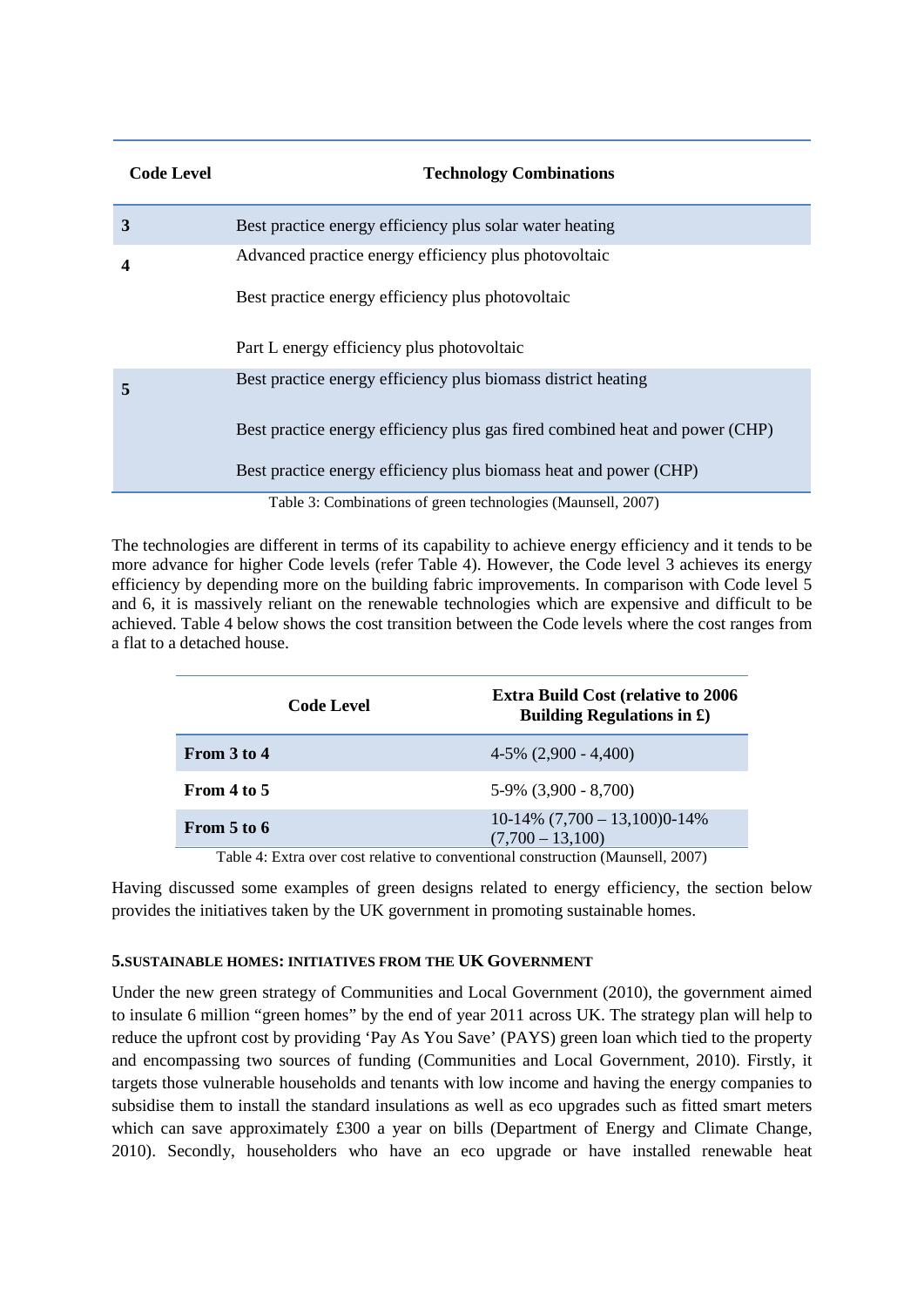technologies are entitle from significantly reduced bills and guaranteed revenue stream (Department of Energy and Climate Change, 2010). This is to ensure they do save on bills or the revenue from small scale renewable, to cover the costs of eco upgrade. Besides, in order to educate the householders about improvement in energy efficiency that they can make at home, the government established a 'one-stop' shop energy helpline and an online modelling system enabling the householders to access relevant information. In addition, the government provides also an eco show home to demonstrate money saving by integrating the carbon saving technologies at home (Communities and Local Government, 2010).

Apart from cultivating confidence of using PAYS strategy in consumers, the government promotes behaviour change by having Department of Energy and Climate Change for funding new initiatives with a small group of leading employers who in turn mobilise their employees to insulate their homes. This is another way to promote the eco upgrade, leading the staff members to have better understanding about the benefits of practice which then enabling them to achieve money and energy savings.

## **6.SUSTAINABLE HOMES: BENEFITS**

#### *6.1.BENEFITS FOR ENVIRONMENT*

One quarter of UK emissions are coming from energy used in homes. With the Greener Homes Strategy to mitigate the emission hurdles, the minimum standards for energy efficiency must be achieved in each of the Code level. This in turn results for a reduction in greenhouse gas emissions and make a contribution to achieve UK's emission cut target agreed in Act on Copenhagen (2010) for tackling climate change. The Communities and Local Government (2006) concluded that with the integration of green technologies, the building make better adaptation to the impacts of climate change. The integrations are such as the minimum standards for water efficiency and other measures that being enforced, including better management of surface water run-off (Communities and Local Government, 2006).

Authors argue that 'better adaptation' would leads to make the building more resilient to natural disasters. By building a more environmental friendly manner, it reduces the possibility of building failure which resulting from weather extremes. The Code level provides a good basis for building design which will not invade by the weather. In addition, Code level encourages the households to create less polluting waste and to practice recycling at home.

## *6.2. BENEFITS FOR CONSUMERS*

The government has been providing facilities to assist the public to identify the Code for Sustainability, thus enabling the public to be able to make a right choice in purchasing a green products or a green home (Communities and Local Government, 2006). It is important to move forward and make sustainability a part of cultural where people start to be aware of energy efficiency and conservation to reduce carbon footprint to achieve sustainability. Besides, a green home emphasises the level of comfort and satisfaction of consumers by improving health and well-being, providing a livable environment.

Consumers are directly benefited from the green technologies usage which cut down bill costs approximately £300 a year through greater energy and water efficiency. The use of fossil fuels to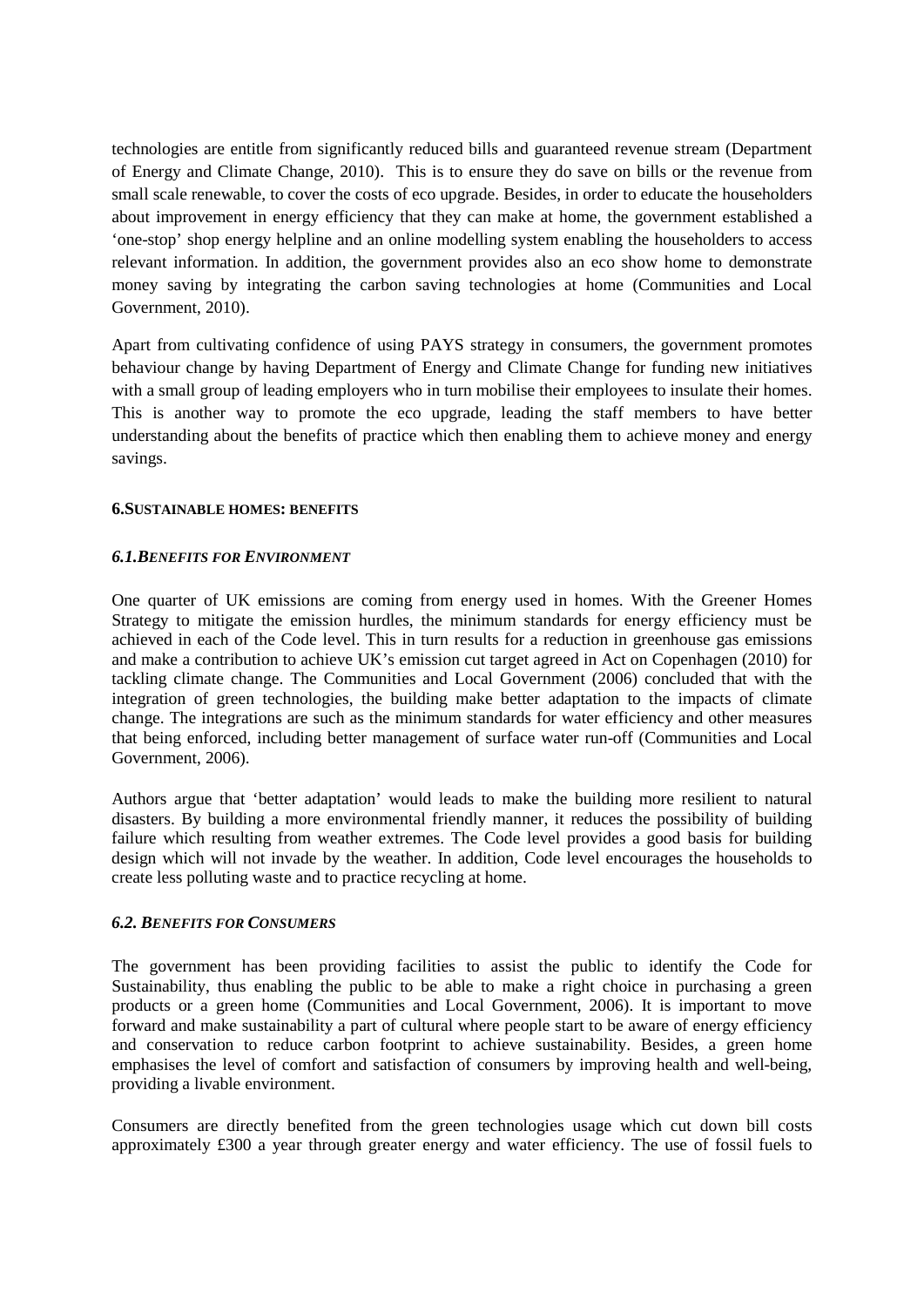generate energy has not been included in the Code whereby, home owners who purchase a green home are helping to reduce fuel poverty (Department of Energy and Climate Change, 2010). Through the studies, it has drawn to authors' attention that people tend to be more alert on monthly bill costs and neglect about maintenance costs. Logically, the use of green technologies will lead to have a durable and long lifespan property which not requires frequent repairs to maintain (Mead, 2009) and also yield for a higher house value (Kibert, 2008). The authors argue that this is greatly beneficial to the customers as their investment made in a green home will not depreciate in the long-term as demand for sustainable home is growing higher and sustainability is already part and partial of the world.

# *6.3.BENEFITS FOR HOME BUILDERS*

The public are adopting more sustainable lifestyle, as stressed and as a result, home builders who are able to show their concerns and utilise the carbon saving technologies in the housing construction will perform well to compete in the market (Communities and Local Government, 2006). Use of green technologies and designs provides quality assurance and add value to the builder's professional profile (Howard, 2009). Apart from that, the authors supposed the new legislation has stressed on the proper procedures in design and construction to work out a green home in order to deliver the quality and durability measures. In this regard, it definitely helps to prevent from defects during operation period, reducing builder's liability and the risk of claims and litigation involvement (Kibert, 2008). Besides, Mills (2005) states that any projects that are able to adapt with the climate change will reduce the need of risk management in construction.

## *6.4.BENEFITS FOR ECONOMY*

The transition to low carbon economy, the demand for sustainable sector is getting higher and it has been reported that it yields for 65,000 jobs creation in the construction industry (Department of Energy and Climate Change, 2010). It opens up a wider market for the supply chain in identifying the environmental market opportunities such as solid wall installation and micro-generation installation (Khan, 1997). Hence, the supply chain is able to expand and diversify businesses and benefit from the market segmentation (Osmani and O'Reilly, 2009). The Code for Sustainability encourages the suppliers to be technologically innovative to improve the green designs and functions to achieving higher level of efficiency and effectiveness. Further, the Act on Copenhagen (2010) claims that low carbon business generates £107 billion a year in UK and employs 880,000 people.

## **7.SUSTAINABLE HOMES: CHALLENGES**

In making the way towards a low carbon scenario, it is inevitable to encounter obstacles especially as the UK economy is still in a recession. The section below explores views from demand and supply sides in the market sustainable homes.

## *7.1.CONSUMERS' PERSPECTIVE*

Koerner (2007) revealed that the average consumers are lack of knowledge about energy-efficient designs. Some of the homeowners whose affordability is well above the average may request for a larger home. However, higher level of capability of green technologies such as heating and cooling systems, water distribution schematics, and building envelop design will be needed to apply into a large size homes. It therefore requires significant amount of material and energy to insulate homes that will account into wastage of resources which is discouraged by the sustainable strategies. A survey carried out by WWF (2007) found out that most of the home buyers are environmental conscious and will support for energy efficient scheme. However, the survey has shown that majority of the consumers are not willing to pay more for sustainability features due to two main reasons.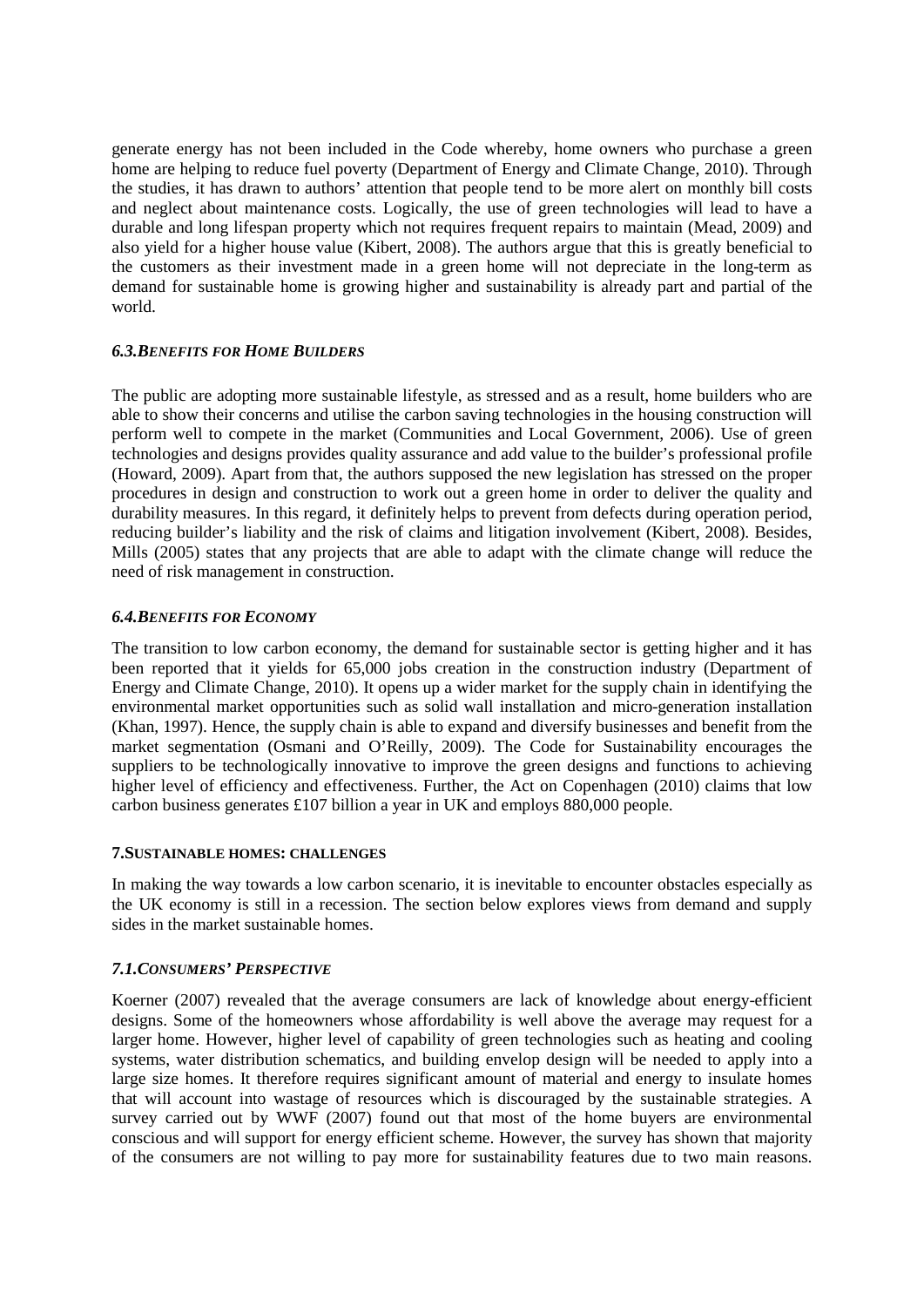Firstly, the economic recession has deprived consumer's saving rates which in turn affecting their purchasing power in the property market. Secondly, the consumers claim the maintenance cost is expensive and expressed their incapability to afford for the fee though maintenance will only be needed for once or twice a year (Bretherton and Pleace, 2008).

# *7.2.CLIENTS' AND BUILDERS' PERSPECTIVE*

The government has recently announced that councils who fail to release land for house-building will experience difficulties in getting approval for their planning system (Gardiner, 2010). In addition with the consumers who are starting to see the environmental impacts and possible costs to their green home operations, challenges the developers to build green homes more cost-effectively (WWF, 2007). However, Mead (2009) claims that developers are usually unaware of the increment of design fee and pre-planning fee for the low carbon development. When a green construction is over budgeted, the developers tend to "value engineer" the costs of green features. Osmani and O'Reilly (2009) point out, UK house builders are using a range of standard house sets across their developments to help reduce costs and defects and as a consequence, they are reluctant to adopt policies which require excessive design changes. This is due to the traditional attitudes are still maintained among the builders, which limit the overall uptake of innovations. In fact, the builders are acting in accordance with the sustainability requirements of the clients as mentioned above who would preferably willing to go without green features. Furthermore, the cost of achieving different Code levels will vary depending on the economies of scale available to each particular house builder and the construction methods employed (Osmani and O'Reilly, 2009). Further, Osmani and O'Reilly (2009) challenge the views of Department of Energy and Climate Change (2010) that mentioned about increased amount of jobs related to green technologies (refer section 6.4). However, the authors believe that the UK government is the prime source of boosting the job creation as it is essential to develop a sustainable community and social housing for those who cannot afford sustainable housing whilst reducing the poverty and unemployment rates in the UK.

Above sections evaluated the benefits and challenges of sustainable homes. At present, the UK economy is experiencing a recession which exerts a certain level of impact on the housing market and further weakening the demand for sustainable housing. Accordingly, the section below discusses whether sustainable homes can defeat the impacts from recession.

## **8.CAN SUSTAINABLE HOMES WITHSTAND THE RECESSION?**

A negative economic growth is indicating low unemployment; cut in mortgages; poverty; shrink in contractor's profit; low interest rates and inflation of fuel and energy prices. The effects from the recession have been witnessed in the housing market where housing prices is falling and urges the lenders to cut mortgage rates to beat competition. This shows the incapability of general public to afford a home albeit with a lower sale price. The aforementioned factors also indicate weakened demand in the housing market and lack of capabilities of the population to afford a home. This is regardless to mention the sustainable homes which need greater investment due to its high initial cost compared to conventional homes (Howard, 2009). Furthermore, the UK Green Building Council (UK GBC) recently investigated whether the financial crisis has impacted on organisations in tackling sustainability (CIOB, 2009). 18% of UK GBC members responded that the credit crunch has had an adverse effect on efforts to address sustainability (CIOB, 2009). Also, the survey revealed that half (53%) of projects tendered for sustainability was not a client's requirement (CIOB, 2009). This shows the weak demand in the sustainable housing market.

On the other hand, there are positive impacts to the sustainable sector during the recession. As indicated in section 6, there are improvements in certain areas of sustainable development. The authors assert that this has a connection with the issue of rising green jobs and skills. The UK businesses have the potential to gain a share of the global market for low carbon goods and services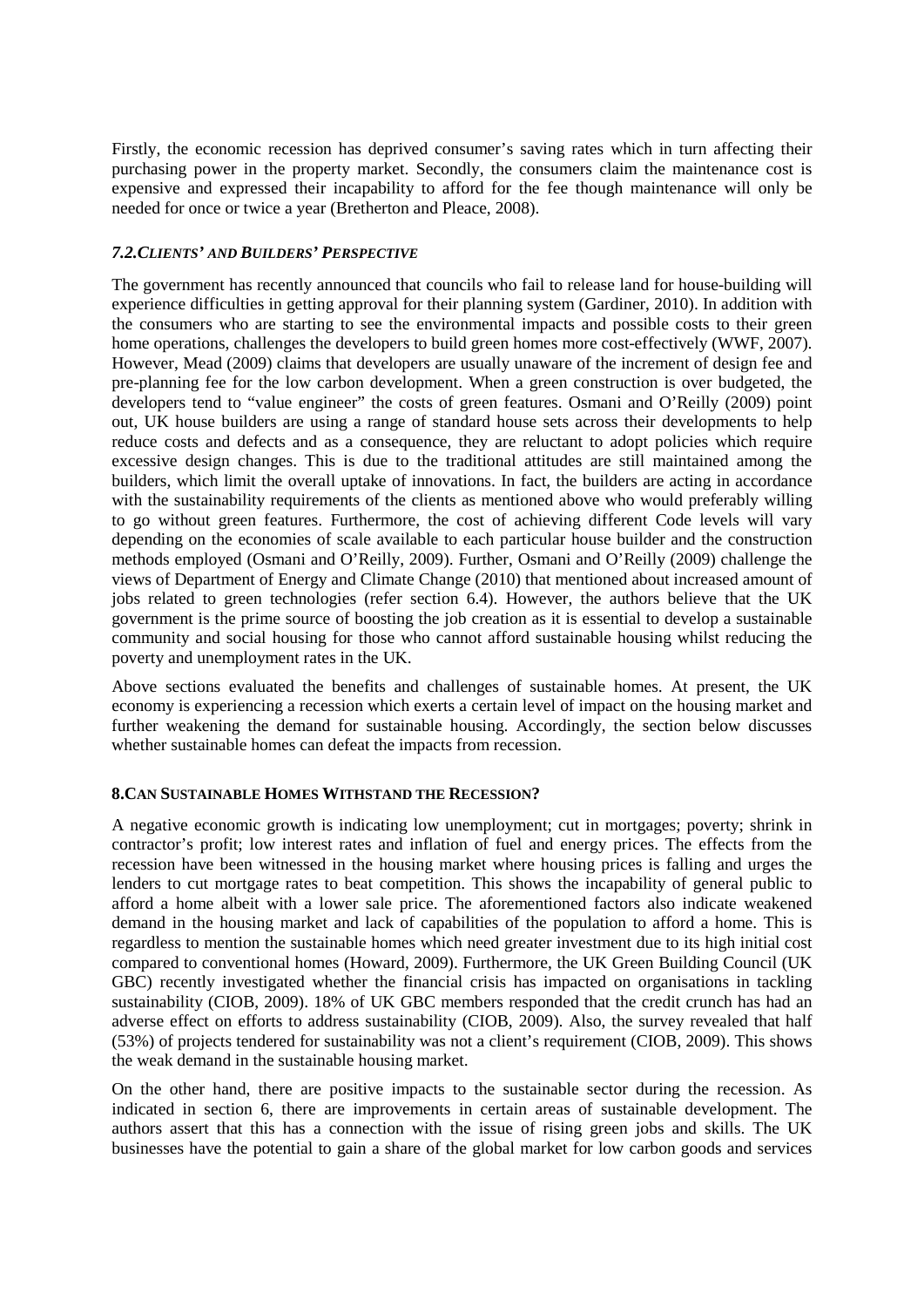(Act on Copenhagen, 2010) that opens up a new door for the UK market. By providing services and producing the goods, it helps create employment to the community in which we called the 'green job'. It helps also to stimulate the innovation to produce sustainable technologies and design (CIOB 2009).

Throughout all these circumstances, is that really a truth where recession is a major cause that people unable to afford sustainability? Or, are they merely misunderstandings on having sustainable development? The authors argue that referring to expensive initial cost as a barrier to move forward towards a low carbon premise, is an excuse to confront the recession as consequence of environmental collapse is much greater than the current economic downturn.

Sustainable development is not about cutting and saving cost in the long-run, nor merely making a commitment to the Kyoto Protocol to cut emissions. The 1972 Stockholm Declaration on the Human Environment Conference clarified concisely that environmental, economic and social issues were inseparable and that a systemic approach should be adopted if true sustainable development is to be realised (Birchall, 2003). Furthermore, the sustainable development policy in the UK states that "Sustainable Development does not mean having less economic development: on the contrary a healthy economy is better able to generate the resources to meet people's needs and new investment and environmental improvement often go hand in hand" (Orsatti, 2006). This is a good view point to oppose the opinion of Victor (2001), who claims that the Kyoto Protocol retards the economy and construction industry. Victor (2001) claims that most of greenhouse gases come from burning fossil fuels for energy and use of energy equipment such as power plants, automobiles that has a long life span. Thus he argues that if we are to comply with Kyoto Protocol, most of the premature energy equipments needs to be disposed, which will reduce the emissions as well as retards the economy.

Some believe that one of the key reasons for the current economic downturn is due to unsustainable business practices and being very much concerned on profits and not adequately focusing on making a balance between monitory gains with social and environmental aspects. Organisations, communities and individuals therefore now have the opportunity to show that they are not just motivated by shortterm profits, but a long-term strategy that balances socially responsible initiatives.

## **9.CONCLUSION**

There are varying opinions as to whether the sustainable market survives in the future. However, the authors can conclude that these judgments are no longer an issue when compared to the adverse impacts that could come to UK if actions against climate change are not taken. As revealed by the European Environment and Health Committee (2010), 70% of UK population living in the most polluted areas that severely threatens human health. In fact, it is indeed becoming a major constraint on country's development as humanity is the main economy driver.

The Code for Sustainable Homes with its nine design principles are focused on reducing emissions and pollutions whilst promoting sustainable development as a whole. As discussed within the paper consumers' affordability is being highly concerned as it affects the execution of this mandate green scheme. Also, there is lack of collaboration between the contractors and clients due to financial hurdles which causes a barrier to the growth of sustainability. Although it is inevitable to bear the upfront cost, the benefits of adhering to the Code is generally long-term. Homeowners need to pay extra money on top of a conventional house construction to make their homes sustainable. Affordability of a sustainable home adhering to the Code is therefore a challenge for the UK citizens especially during the current economic down turn and even within a normal economic climate. Therefore, continuous government support to boost the demand of the homeowners such as subsidies for installation of green technologies and stamp duty relief etc. are needed. Moreover, a guaranteed market for the suppliers needs to be established so as to reduce the cost to the suppliers whilst increasing the availability of the green technologies in the market. In this respect, introducing legislations related to sustainable homes will motivate and get the commitment of the homeowners to move towards sustainable development and zero carbon homes. Investments made in the sustainable sector will give long-term benefits in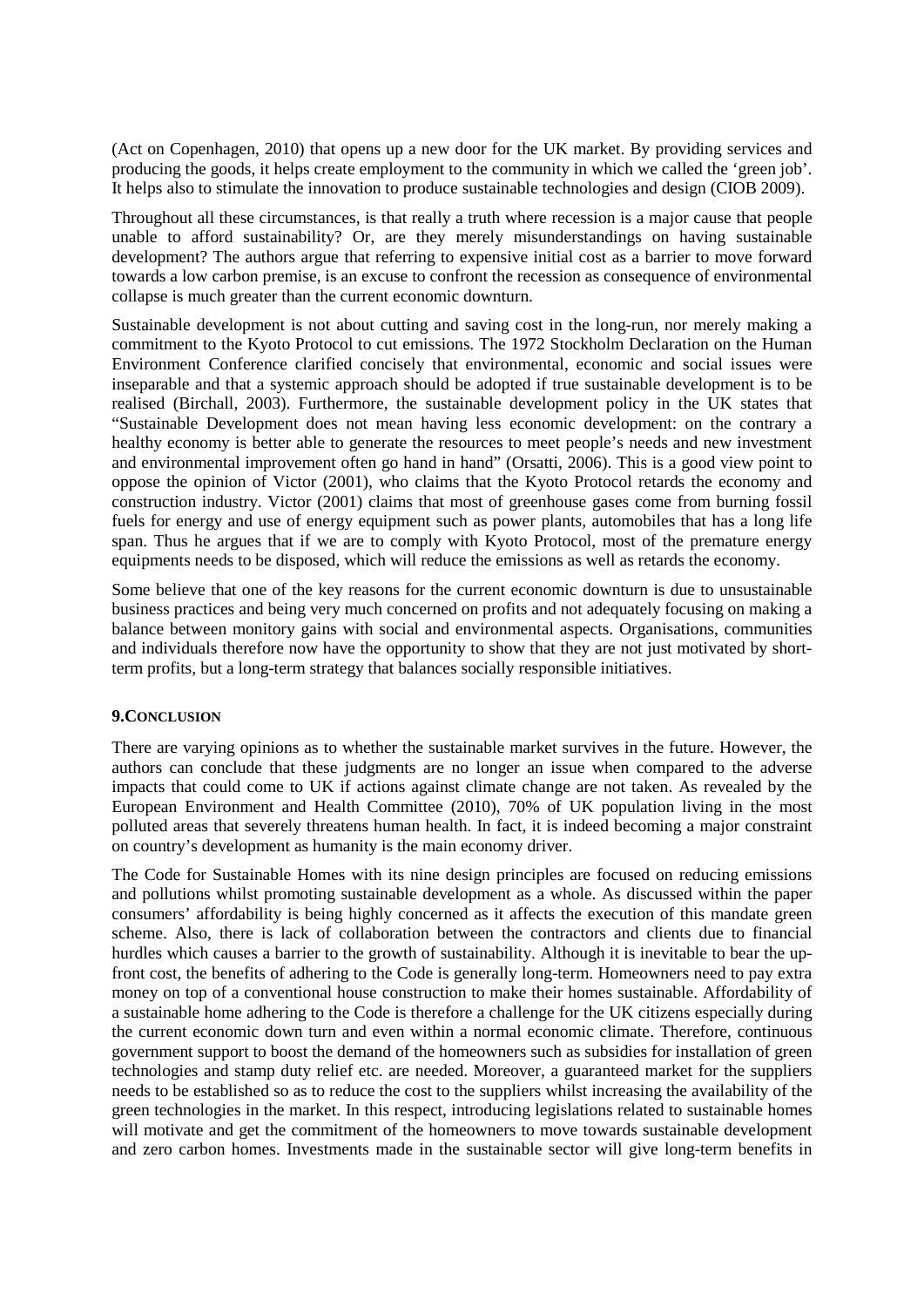return such as better adaption; improve environment and human health; reduce carbon footprint; low operation cost; provide sustainability credentials; risk reductions; insurance cost reduction; long life span of homes and jobs creation.

In promoting the Code for Sustainable homes, the UK government is facilitating financial assistance and enables the public to understand the importance of sustainable development as a whole. In terms of the construction industry, sustainable housing can be identified as an area that brings technological innovations and opens new dimensions to the construction supply chain. Further, the creation of green jobs related to sustainable homes could be one of the mechanisms that help to recover from the economic downturn. As climate change is a serious and urgent issue, it is vital that everyone supports the sustainable home scheme. Sustainable housing provides us with improved overall well-being and quality of life. It also leads to economic prosperity, stimulates social cohesion, provides security, supports social welfare and is designed to enhance personal community and global health. Therefore, it brings together environmental, social, economic, cultural and political dimensions into a single agenda.

#### **10.ACKNOWLEDGEMENT**

The authors would like to acknowledge contributions given by Ms. Ho Sze Wan when preparing this paper.

#### **11.REFERENCE**

Act on Copenhagen, 2010, *Business: A changing business climate*, Available from: www.actoncopenhagen.decc.gov.uk/en/ukaction/business/, [accessed 20<sup>th</sup> Feb 2010]

Birchall, M. 2003, *The Law of Sustainable Development-The Best Way Forward*, MSc thesis, University of Salford, Salford

BREEAM, 2009, *The Code of Sustainable Homes*, Available from: www[.breeam.org/page.jsp?id=86](http://www.breeam.org/page.jsp?id=86). [accessed 29th Nov 2009]

Bretherton, J. and Pleace, N. 2008, *Residents' Views of New Forms of High Density Affordable Living*, Available from: jrf.org.uk/publications/residents-views-new-forms-high-density-affordable-living, [accessed 24<sup>th</sup> Mac 20101

CIOB, 2009, *The Impact of the Global Financial Crisis on the Construction Industry*, Available from: www.ciob.org.uk, [accessed 30<sup>th</sup> Nov 2009]

Committee of Climate Change, 2009, *Carbon Budgets*, Available from: [theccc.org.uk/carbon-budgets,](http://www.theccc.org.uk/carbon-budgets) [accessed  $20<sup>th</sup>$  Feb 20101

Communities and Local Government, 2006, *Code for Sustainable Homes*, Available from: www.[planningportal.gov.uk/uploads/code\\_for\\_sust\\_homes.pdf](http://www.planningportal.gov.uk/uploads/code_for_sust_homes.pdf), [accessed 26<sup>th</sup> Mac 2010]

Communities and Local Government, 2010, *New Green Strategy will Overhaul Britain's Homes*, Government Publication, UK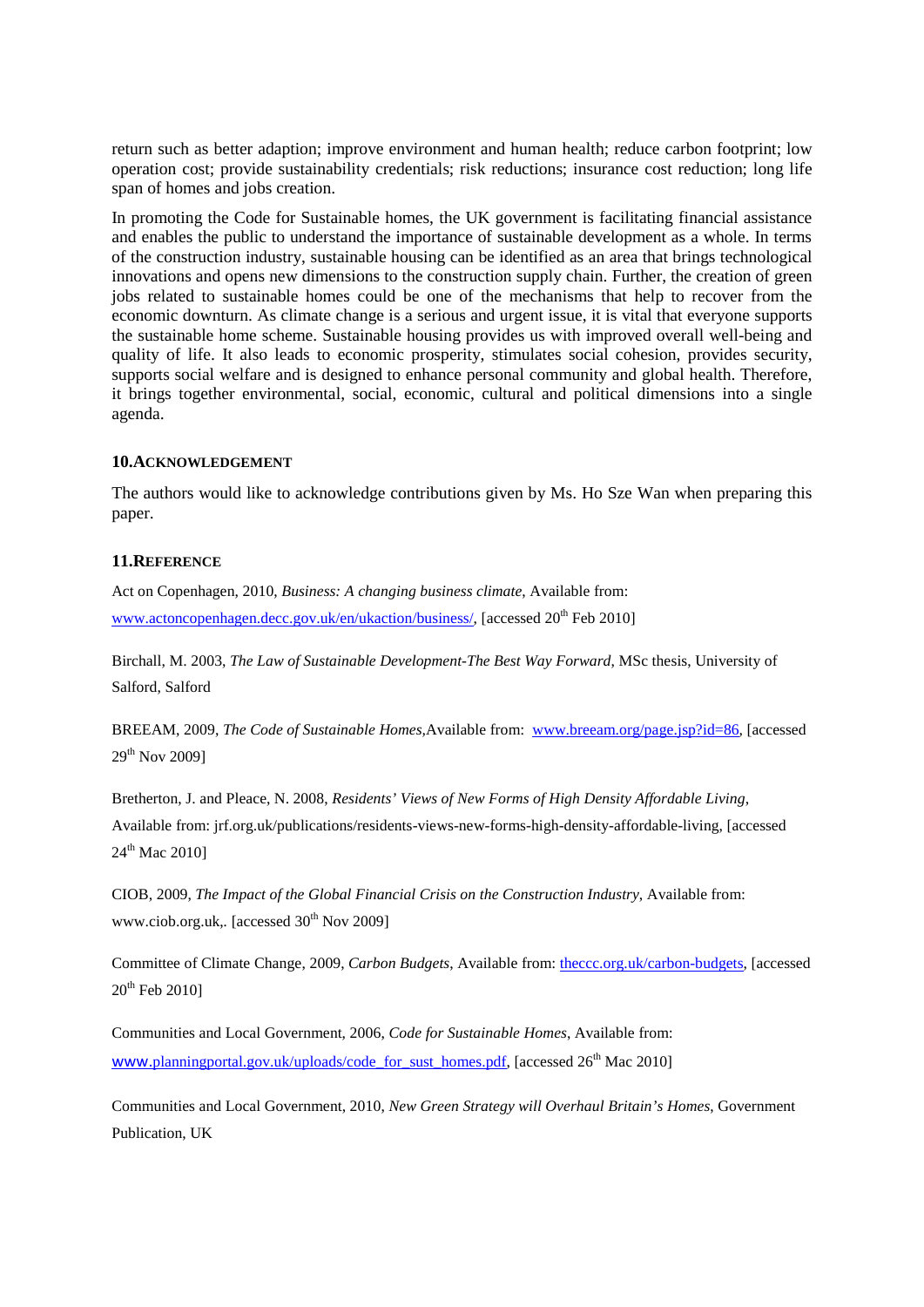Department of Energy and Climate Change, 2010, '*Warm Homes, Greener Homes: A Strategy for Household Energy Management'*, HM Government Publication, UK

Energy Saving Trust, 2002, *Improving Air Tightness in Dwellings*, Available from: greenspec.co.uk/documents/refurb/Improving\_airtightness.pdf, [accessed 23<sup>rd</sup> March 2010]

Energy Saving Trust 2009, *New Housing*, Available from:

building.firstlightera.com/EN/Microsites/1/Energy+Saving+Trust/EnergyEfficientCodeforNewHousing , [accessed 22<sup>nd</sup> March 2010]

European Environment and Health Committee, 2010, *UK's Progress in Achieving RPG 3*, Available from: [euro.who.int/eehc/implementation/20080114\\_1,](http://www.euro.who.int/eehc/implementation/20080114_1) [accessed  $27<sup>th</sup>$  March 2010]

Gardiner, J 2010, *Healey to Reveal 'New Deal' for House-builders*, Available from: [building.co.uk/story.asp?storycode=3160526&origin=bldgbreakingnewsletter,](http://www.building.co.uk/story.asp?storycode=3160526&origin=bldgbreakingnewsletter) [accessed 24th March 2010]

Goulding, J.R & Lewis, J.O & Steemers, T.O 1992, *Energy Conscious Design*, Batsford, London.

Higginson, J 2009, 'Councils to lead way on climate', Metro,  $26<sup>th</sup>$  Nov 2009, p.11.

Howard, P. 2009, "Can sustainability survive in the recessions?", Available from: copntractjournal.com/articles/2009/02/16/64928.html, [accessed 7<sup>th</sup> March 2009]

Khan, M.A., 1997, 'Greening of Business Management Training in Germany: Towards Sustainability?', *Sustainable Development*, **4**(1), pp.12-18.

Kibert, C. J., 2008, *Sustainable Construction Green Building Design and Delivery*, 2<sup>nd</sup> ed., John Wiley & Sons, New Jersey.

Koerner, P 2007, *Green Building: A Contractor's Perspective by Christ Hurst*, Available from: [jetsongreen.com/2007/01/green\\_building\\_.html,](http://www.jetsongreen.com/2007/01/green_building_.html) [accessed  $24<sup>th</sup>$  March 2010]

Maunsell, F 2007, Assessing the impact of Higher Code Levels on Affordable Housing Delivery in the South *West of England*, Available from:

[southwesthousingbody.org.uk/media/SWHB/Projects%20and%20Research/Code\\_for\\_Sustainable\\_Homes\\_rese](http://www.southwesthousingbody.org.uk/media/SWHB/Projects%20and%20Research/Code_for_Sustainable_Homes_research_FINAL_REPORT_2.pdf) [arch\\_FINAL\\_REPORT\\_2.pdf,](http://www.southwesthousingbody.org.uk/media/SWHB/Projects%20and%20Research/Code_for_Sustainable_Homes_research_FINAL_REPORT_2.pdf) [assessed  $22<sup>nd</sup>$  March 2010]

Mead, K., 2009, *Twilight Seminar: Code for Sustainable Homes*, Cube Gallery, UK.

Mills, E., 2005 Insurance in a climate of change, *Science*, 309, August, 1040-1044

Orsatti, C. C 2006, *The "Dwelling Perspective" in the Built and Human Environment and its Impact on Sustainable Development*, PhD Thesis, University of Salford, Salford.